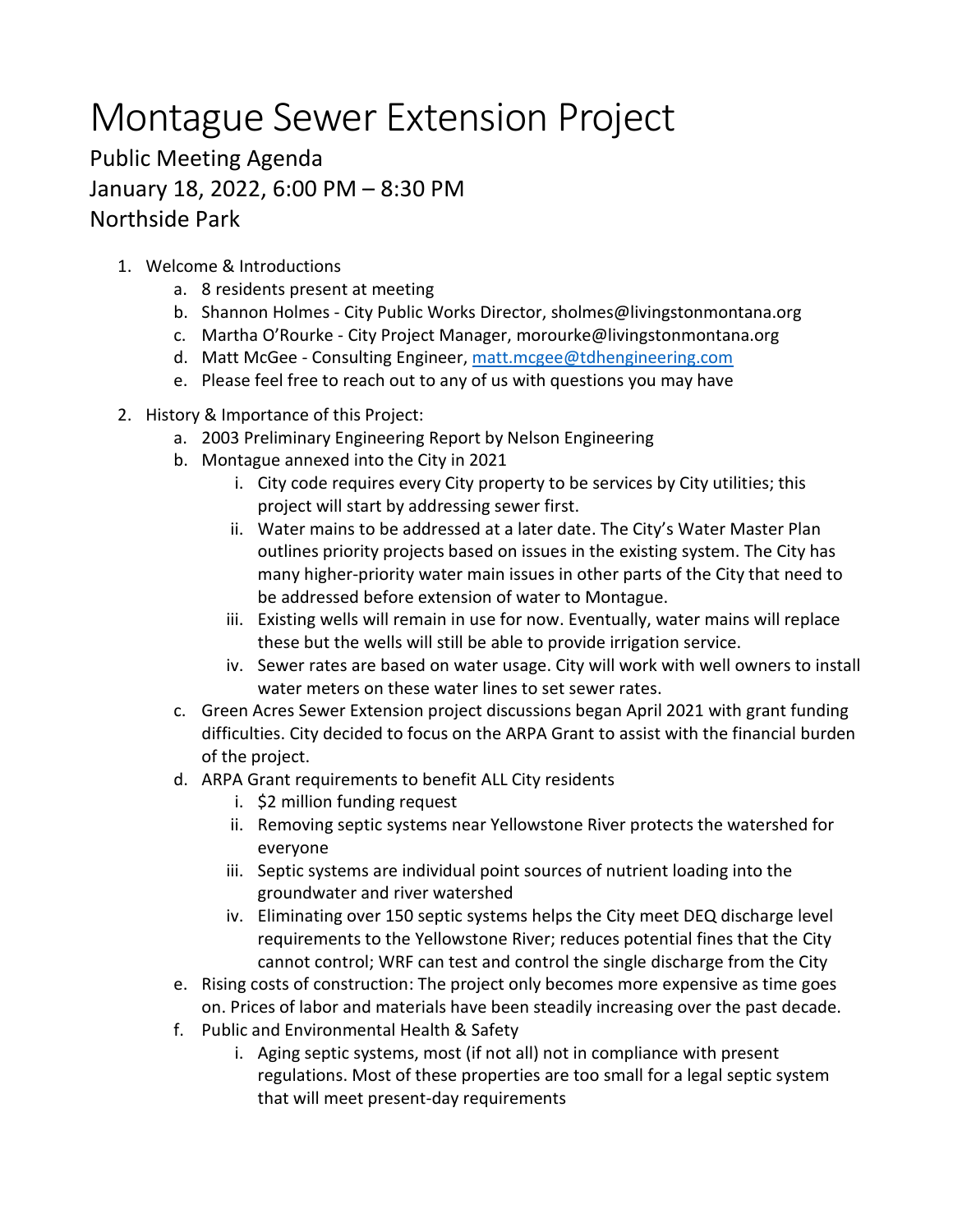- 3. Project Goals
	- a. Provide every City property with reliable utility services
		- i. Each property, whether developed or vacant, will receive a sewer service stub for connection.
			- 1. Please note that if a vacant lot does not connect to the City sewer main or if services are turned off (for seasonal residents), the lot will still be billed a monthly service fee which covers service of the main. This fee is currently \$18.94 per month for sewer.
	- b. Protect drinking water quality
	- c. Protect environmental quality
- 4. Communication
	- a. Transparency and community involvement
		- i. There is a Green Acres subcommittee that met with the City frequently during the project planning phases and three full community meetings
		- ii. It is unfortunate that the timing of the ARPA grant did not allow the City a similar time line to work with Montague residents. This meeting occurs after the City Commission decision to include the Montague properties in the ARPA grant application
	- b. Improvelivingston.com
		- i. Available information: Meeting minutes from Green Acres, most recent project plans, contact information, the original engineering report from 2003, annexation agreements
	- c. Email list
		- i. We have an email list for most of Green Acres residents and will add those who attended today. Our best source of communication, second to emails, are updates to the website. Critical information will be mailed to all residents.
- 5. Costs & Project Funding
	- a. Special Improvement District (SID) for sewer
		- i. SID is a state law method of funding large infrastructure projects
		- ii. An SID will allow for the total cost of the project to be paid back over 20 years.
			- 1. Final project costs will be determined after construction is complete and all associated costs are compiled.
		- iii. SID process is outlined by the Montana Code Annotated (MCA Title 7, Chapter 12, Part 41)
		- iv. Cost per property will be assessed based on square footage of the property.
		- v. The assessment will stay with the property should a homeowner sell in the future.
		- vi. The SID will cover the design and construction of the new sewer mains, any impact fees, as well as a payback to the Brookstone Subdivision (see below).
			- 1. Each lot (even those that are presently undeveloped) will receive a sewer service stub.
			- 2. Estimated costs of ~\$1,500 \$2,000 per year shown in the preliminary engineering study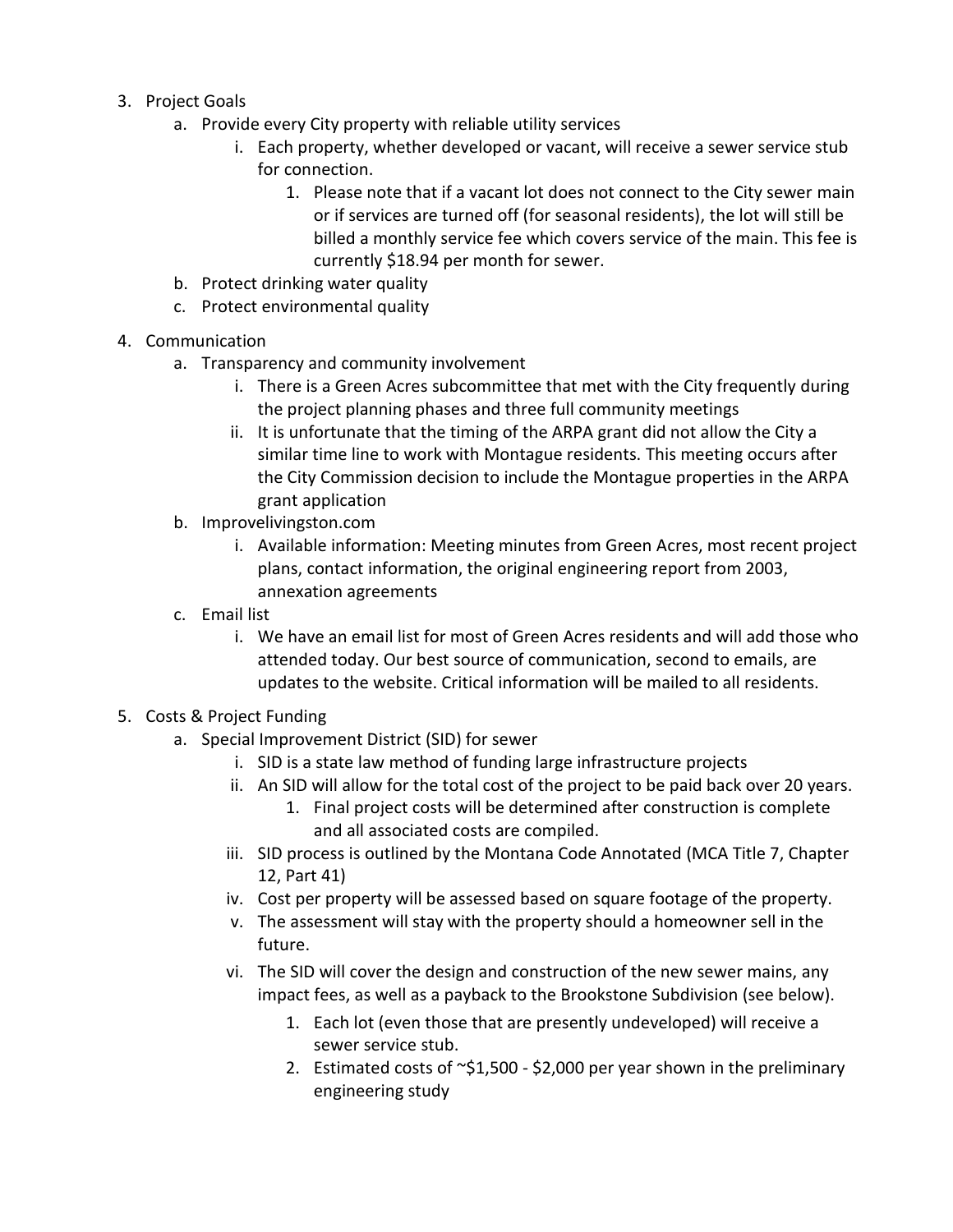- 3. Development impact fees of each new sewer connection will need to be assessed. Impact fees cover the added impact of each service on the City's sewer system and Wastewater Reclamation Facility. This will ultimately be the City Commission's decision.
	- a. The current impact fee per sewer connection is approx. \$4,500
	- b. Additional information regarding the City's code on Development Impact Fees may be found here: [https://library.municode.com/mt/livingston/codes/code\\_of\\_ord](https://library.municode.com/mt/livingston/codes/code_of_ordinances?nodeId=CH24DEIMFE) [inances?nodeId=CH24DEIMFE](https://library.municode.com/mt/livingston/codes/code_of_ordinances?nodeId=CH24DEIMFE)
	- c. This will be included in the final SID cost.
- b. Brookstone Subdivision payback
- c. Sewer Tap Fees
	- i. The \$150 connection fee may be waived for each sewer connection, to be confirmed by the City Manager and City Commission.
	- ii. The City's chosen contractor will be installing every sewer tap as the main is installed.
- d. Sewer Impact Fees
	- i. Also known as "sewer development fees"
	- ii. Current fee is ~\$4,500 per sewer service
	- iii. This pays for the estimated impacts of the newly connected property onto the sewer collection system and the wastewater treatment facility (WRF)
	- iv. These fees are used to repair or upsize the sewer collection system and the WRF
	- v. City Commission will need to make the decision for waiving or requiring this fee
- e. The sewer line installation from your house to your property line will be a separate cost from this project. The City's contractor will install the sewer main in the street or alley along with a sewer service stubbed only to your property line. The rest of the way between the house and the sewer main will be the property owner's responsibility.
	- i. A licensed plumber is required to install the sewer service and connect it to the City's sewer main. A list of local licensed plumbers will be available on the project website.
- 6. Schedule
	- a. Preliminary Engineering Study to be approved by the City Commission in February and final study estimated for completion in early 2022
	- b. Results of ARPA Grant should be posted end of February/early March
	- c. Survey of existing infrastructure in March
	- d. Sewer Main Extension Design spring 2022
	- e. Project out to bid Summer 2022
	- f. Begin construction Fall 2022
	- g. Next meeting will plan for all residents involved with the project (Green Acres and Montague); schedule for after we receive results of the ARPA grant (Feb/March)
- 7. Questions?
	- a. What if we don't get the ARPA grant?